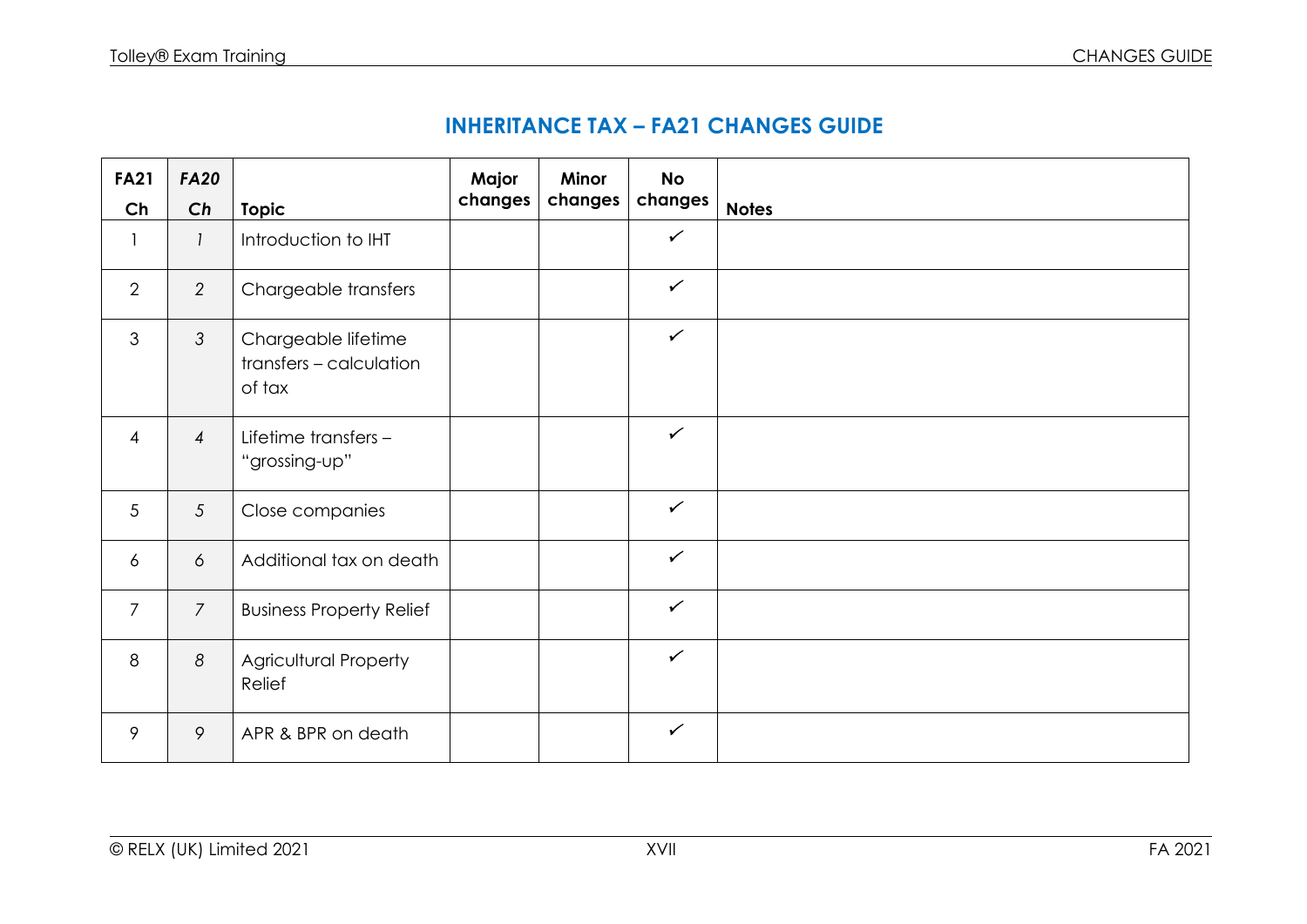| 10 | 10 | "Fall in value" relief                           |              | $\checkmark$ |                                                                 |
|----|----|--------------------------------------------------|--------------|--------------|-----------------------------------------------------------------|
| 11 | 11 | The death estate                                 |              | $\checkmark$ |                                                                 |
| 12 | 12 | Nil Rate Bands                                   | $\checkmark$ |              | Extra illustrations to show tapering of the b/fwd<br>allowance. |
| 13 | 13 | Restrictions on the<br><b>Deduction of Debts</b> |              | $\checkmark$ |                                                                 |
| 14 | 14 | <b>IHT</b> valuation rules                       |              | $\checkmark$ |                                                                 |
| 15 | 15 | <b>Quick Succession Relief</b>                   |              | $\checkmark$ |                                                                 |
| 16 | 16 | Post mortem reliefs                              |              | $\checkmark$ |                                                                 |
| 17 | 17 | Gifts with reservation of<br>benefit             |              | $\checkmark$ |                                                                 |
| 18 | 18 | <b>Pre-owned Assets</b>                          |              | $\checkmark$ |                                                                 |
| 19 | 19 | Domicile & double tax<br>relief                  |              | $\checkmark$ |                                                                 |
| 20 | 20 | Deemed domicile                                  | $\checkmark$ |              | New section on losing deemed domicile status                    |
| 21 | 21 | Deeds of variation                               |              | $\checkmark$ |                                                                 |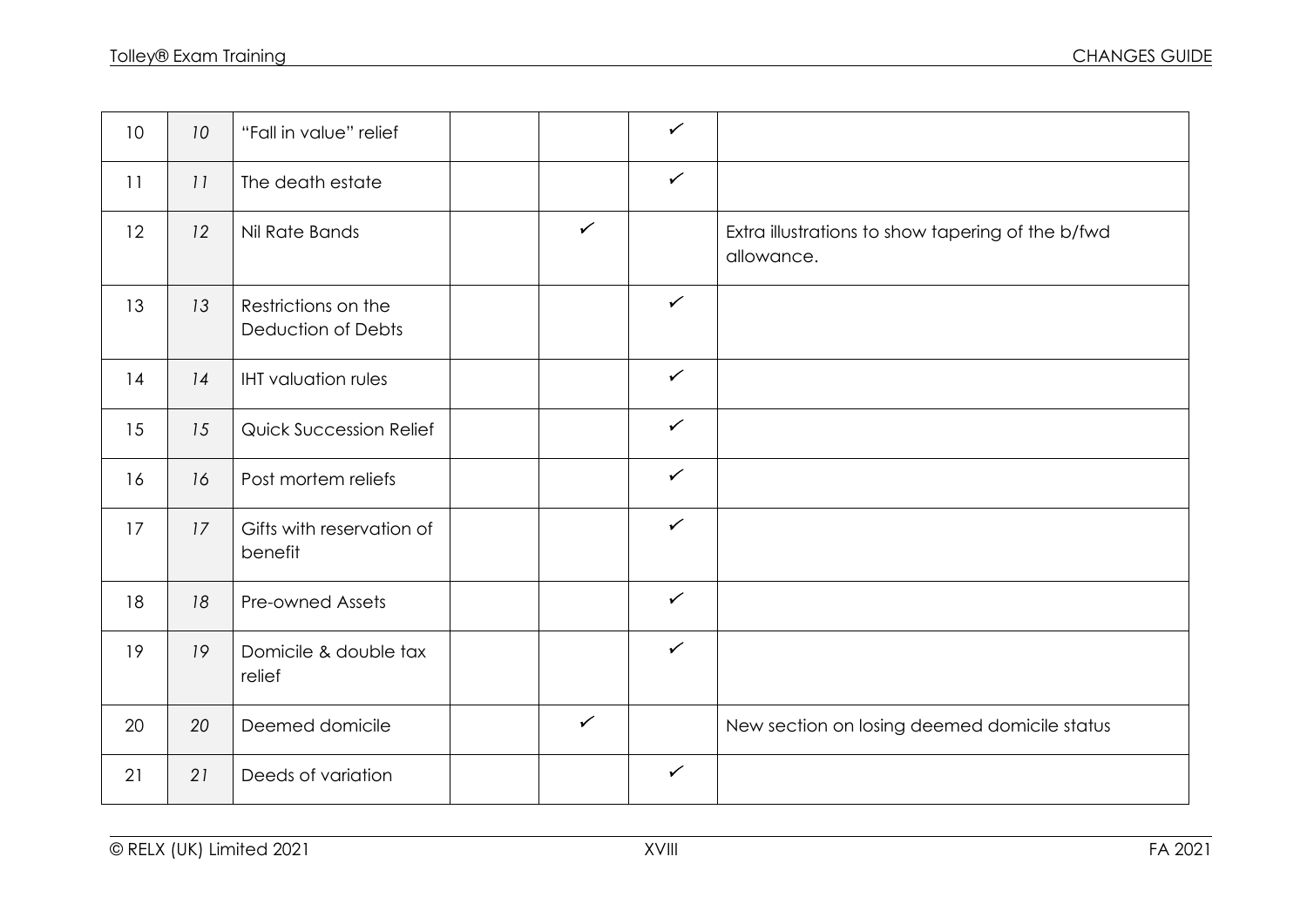| 22 | 22 | <b>IHT</b> administration                 |  |                                                                                                                                 |
|----|----|-------------------------------------------|--|---------------------------------------------------------------------------------------------------------------------------------|
| 23 | 23 | Payment of tax & the<br>instalment option |  | Confirmation that late payment penalties do not<br>apply for IHT.                                                               |
| 24 | 24 | <b>Heritage Property</b>                  |  | Clarification that undertakings need to be given to<br>HMRC to secure NGNL treatment for lifetime gifts of<br>heritage property |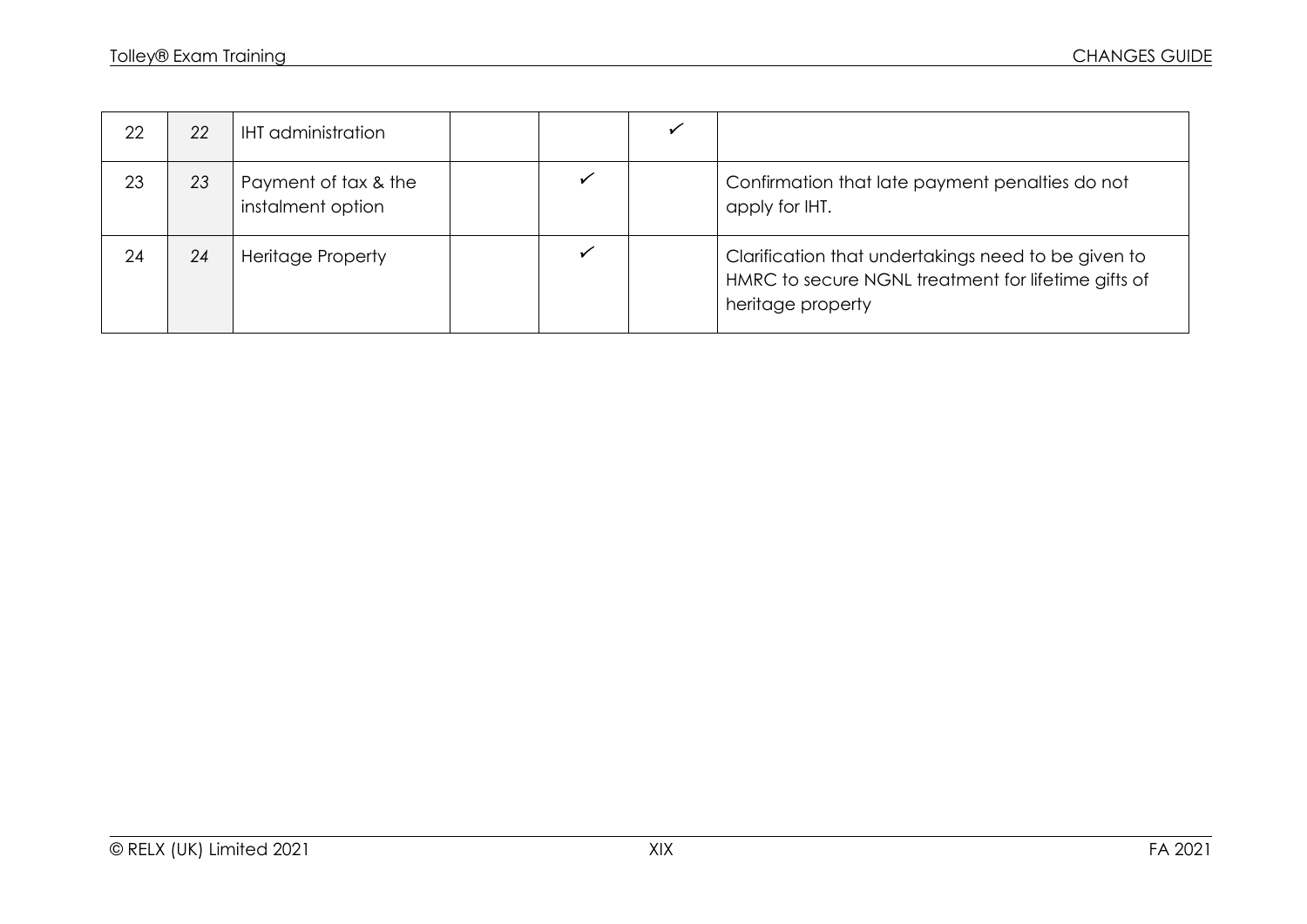## **TRUSTS AND ESTATES – FA21 CHANGES GUIDE**

| <b>FA21</b>    | <b>FA20</b>     |                                                | Major   | Minor   | <b>No</b>    |              |
|----------------|-----------------|------------------------------------------------|---------|---------|--------------|--------------|
| Ch             | Ch              | <b>Topic</b>                                   | changes | changes | changes      | <b>Notes</b> |
| $\mathbf{1}$   | $\mathbf{I}$    | Introduction to trusts                         |         |         | $\checkmark$ |              |
| $\overline{2}$ | 2               | Income tax on interest<br>in possession trusts |         |         | $\checkmark$ |              |
| $\mathfrak{Z}$ | 3               | Income tax on<br>discretionary trusts          |         |         | $\checkmark$ |              |
| $\overline{4}$ | $\overline{4}$  | Income tax on "mixed"<br>trusts                |         |         | $\checkmark$ |              |
| 5              | $5\overline{)}$ | Exit charges on relevant<br>property trusts    |         |         | $\checkmark$ |              |
| $\overline{6}$ | 6               | Inheritance tax-<br>principal charges          |         |         | $\checkmark$ |              |
| $\overline{7}$ | $\overline{7}$  | Accumulation &<br>maintenance trusts           |         |         | $\checkmark$ |              |
| 8              | 8               | Other trusts for children                      |         |         | $\checkmark$ |              |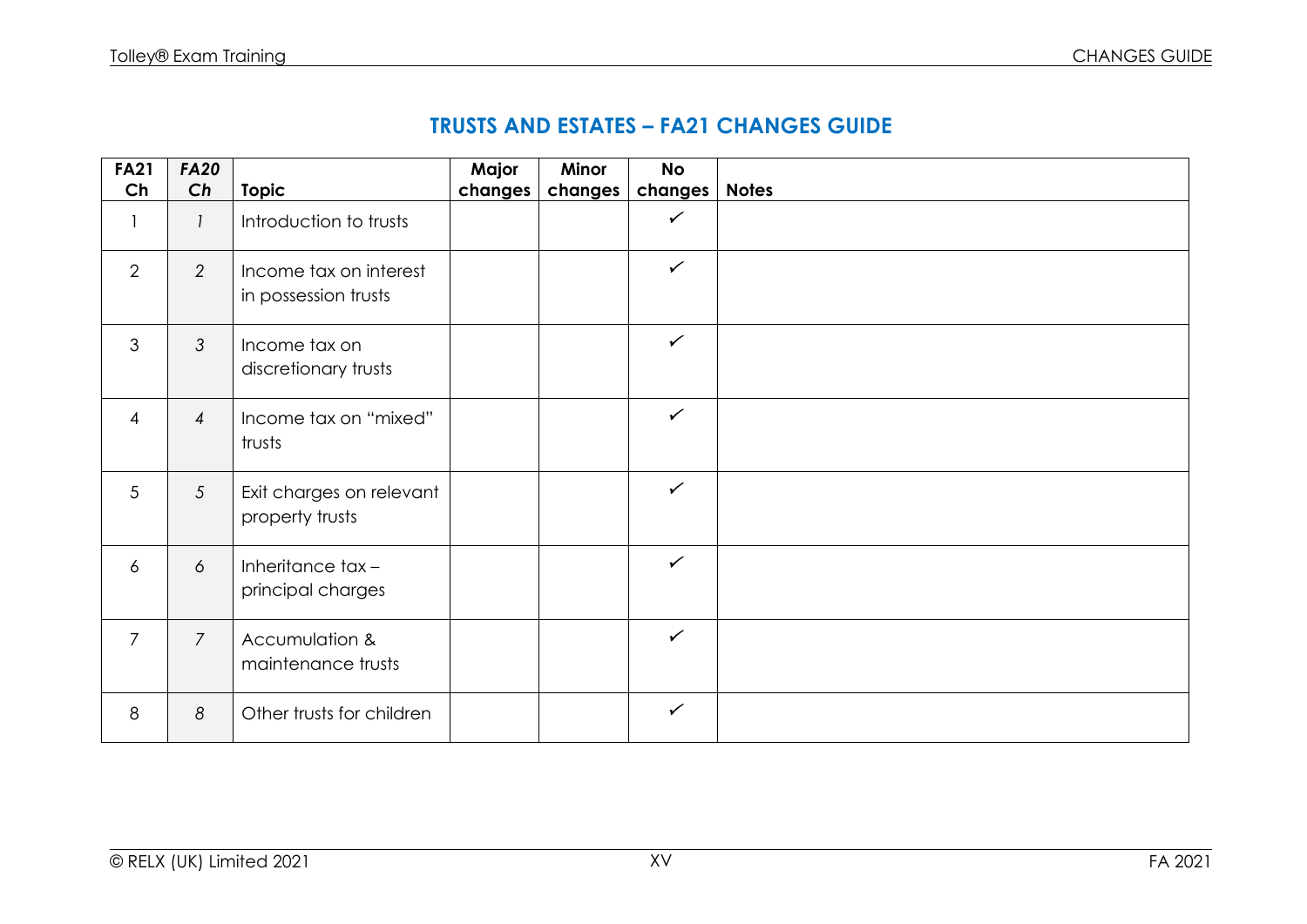| 9               | 9               | Interest in possession<br>trusts - IHT issues                |              | $\checkmark$ |                                                                                                                                                                           |
|-----------------|-----------------|--------------------------------------------------------------|--------------|--------------|---------------------------------------------------------------------------------------------------------------------------------------------------------------------------|
| 10 <sup>°</sup> | 10 <sup>°</sup> | Interest in possession<br>trusts - further aspects           |              | $\checkmark$ |                                                                                                                                                                           |
| 11              | 11              | Trusts for vulnerable<br>beneficiaries & disabled<br>persons |              | $\checkmark$ |                                                                                                                                                                           |
| 12              | 12              | Annuities                                                    |              | $\checkmark$ |                                                                                                                                                                           |
| 13              | 13              | Capital gains & UK trusts                                    | $\checkmark$ |              | Add point re gift relief being available if UK land and<br>property is transferred to a non-resident trust.<br>Section on CGT relief for IHT paid moved to chapter<br>14. |
| 14              | 14              | CGT & UK trusts - further<br>aspects                         | $\checkmark$ |              | Section on CGT relief for IHT paid moved from chapter<br>13 and expanded.                                                                                                 |
| 15              | 15              | Trust income taxed on<br>the settlor                         |              | $\checkmark$ |                                                                                                                                                                           |
| 16              | 16              | Settlor interested trusts -<br>CGT & IHT                     |              | $\checkmark$ |                                                                                                                                                                           |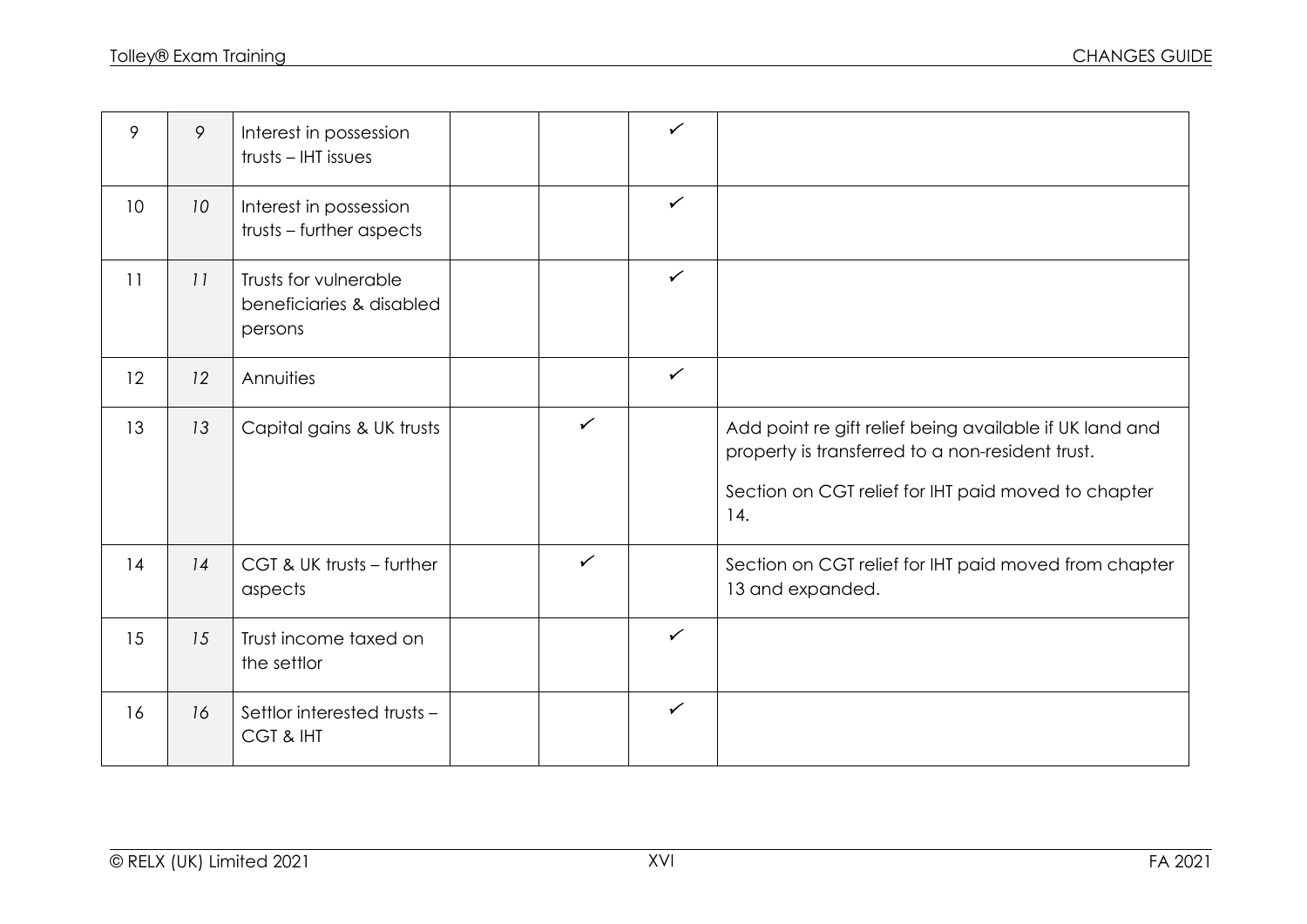| 17 | 17 | Bare trusts                                 |  |  |
|----|----|---------------------------------------------|--|--|
| 18 | 18 | Estates in administration                   |  |  |
| 19 | 19 | <b>Beneficiaries of</b><br>deceased estates |  |  |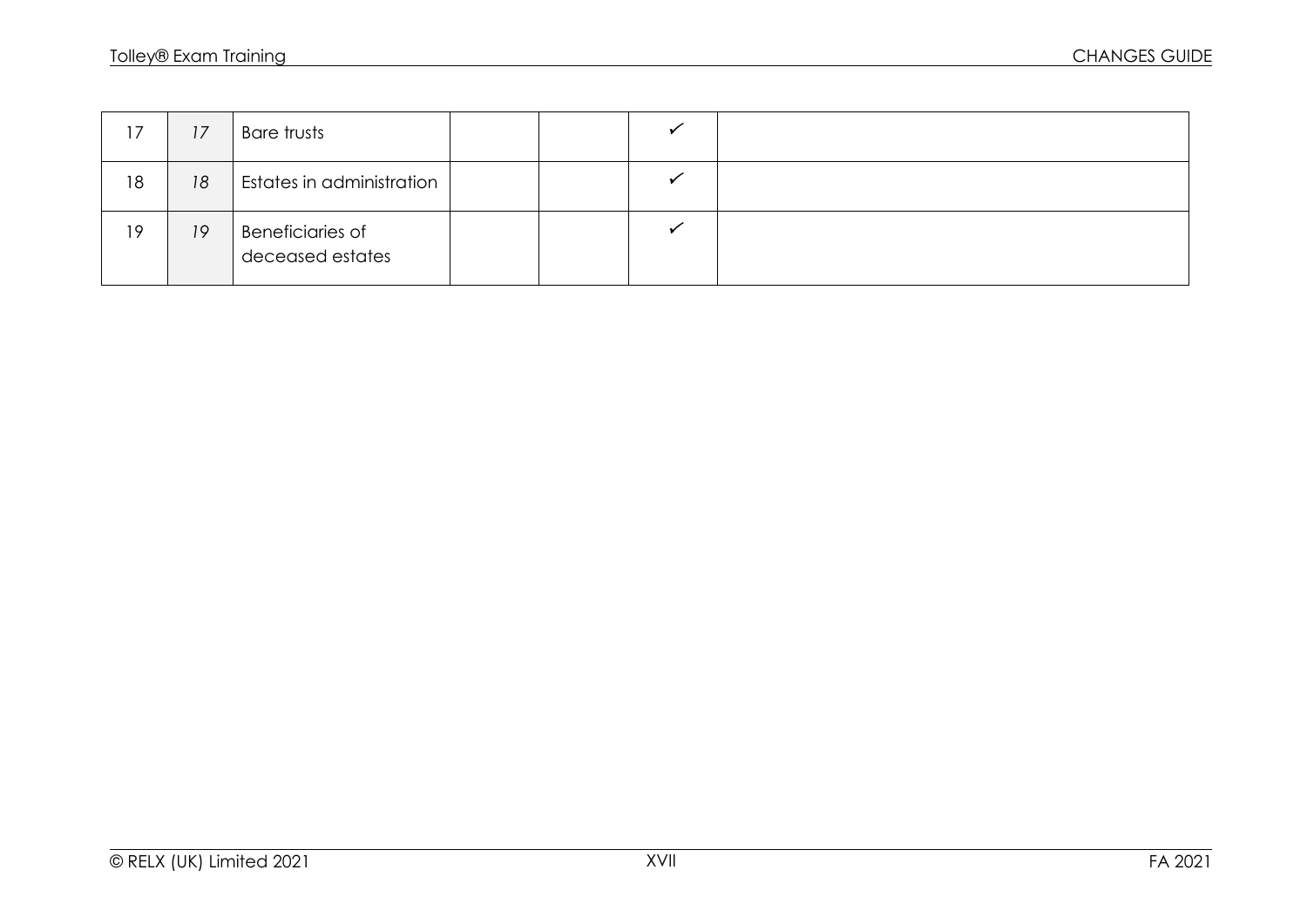## **PERSONAL INCOME TAX – FA21 CHANGES GUIDE**

Note that all chapters have been updated for 2021/22 thresholds, rates and allowances.

| <b>FA21</b>    | <b>FA20</b>     |                                             | Major   | Minor        | <b>No</b>    |                                                           |
|----------------|-----------------|---------------------------------------------|---------|--------------|--------------|-----------------------------------------------------------|
| Ch             | Ch              | <b>Topic</b>                                | changes | changes      | changes      | <b>Notes</b>                                              |
| 1              | $\mathcal{I}$   | Introduction to the UK<br>tax system        |         |              | $\checkmark$ |                                                           |
| 2              | $\overline{2}$  | Calculating the income<br>tax liability     |         |              | $\checkmark$ |                                                           |
| 3              | $\mathfrak{Z}$  | An introduction to self-<br>assessment      |         |              | $\checkmark$ |                                                           |
| $\overline{4}$ | $\overline{4}$  | Payment dates, interest<br>& penalties      |         |              | $\checkmark$ |                                                           |
| 5              | $5\overline{)}$ | Self-assessment - further<br>aspects        |         | $\checkmark$ |              | Minor amends to HMRC Information and Inspection<br>Powers |
| $\overline{6}$ | 6               | The Accrued Income<br>Scheme                |         |              | $\checkmark$ |                                                           |
| $\overline{7}$ | $\overline{7}$  | <b>Beneficiaries of</b><br>deceased estates |         |              | $\checkmark$ |                                                           |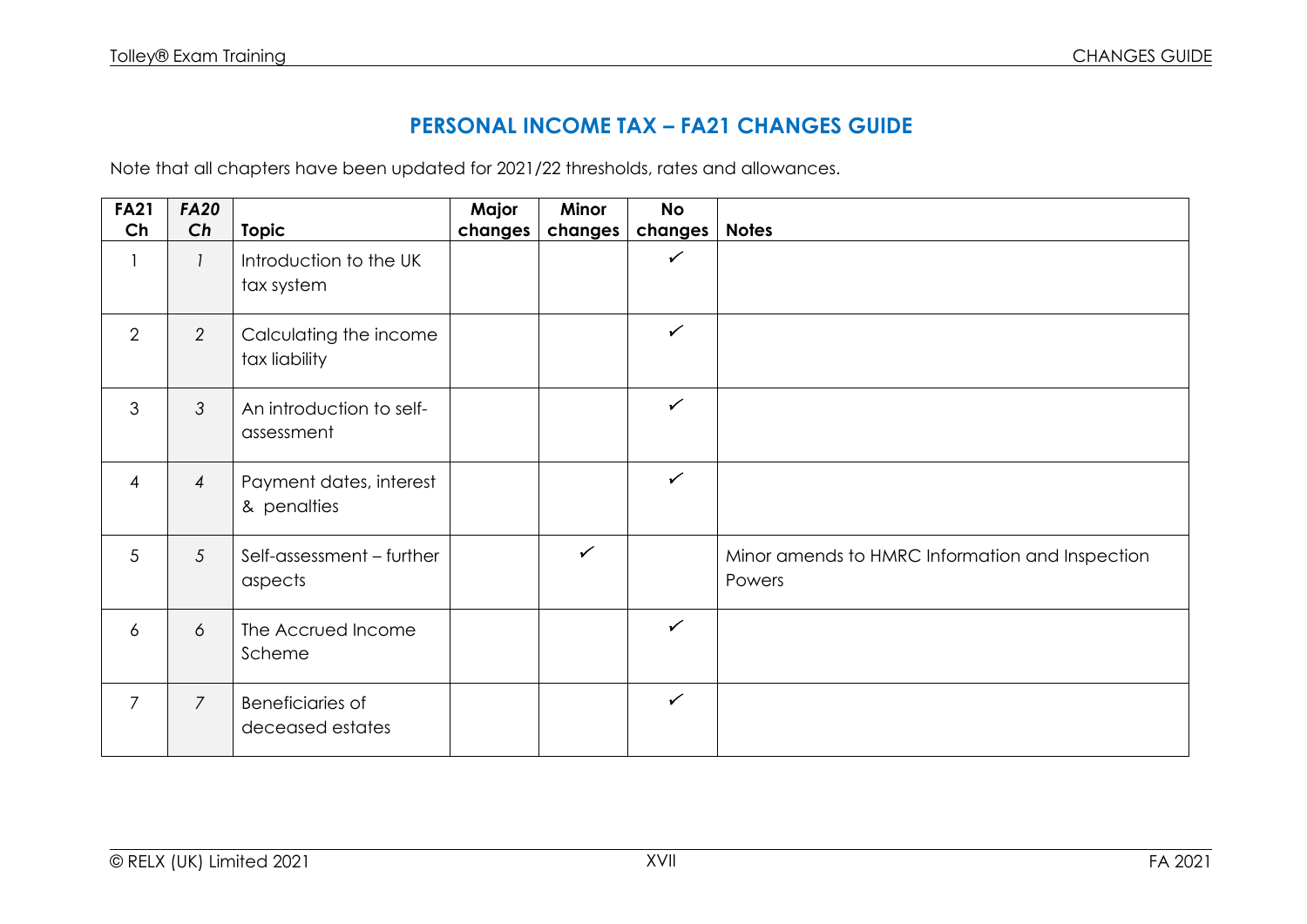| 8  | 8               | Introduction to capital<br>gains tax                         |  | $\checkmark$ |  |
|----|-----------------|--------------------------------------------------------------|--|--------------|--|
| 9  | 9               | Calculation of capital<br>gains                              |  | $\checkmark$ |  |
| 10 | 10 <sup>°</sup> | <b>Business asset disposal</b><br>relief & Investors' relief |  | $\checkmark$ |  |
| 11 | 11              | Relief for capital losses                                    |  | $\checkmark$ |  |
| 12 | 12              | Reporting of CGT &<br>capital gains                          |  | $\checkmark$ |  |
| 13 | 13              | Chattels                                                     |  | $\checkmark$ |  |
| 14 | 14              | Valuation, Connected<br>persons & Inter Spouse<br>Transfers  |  | $\checkmark$ |  |
| 15 | 15              | Shares & securities:<br>Matching rules                       |  | $\checkmark$ |  |
| 16 | 16              | Gift relief                                                  |  | $\checkmark$ |  |